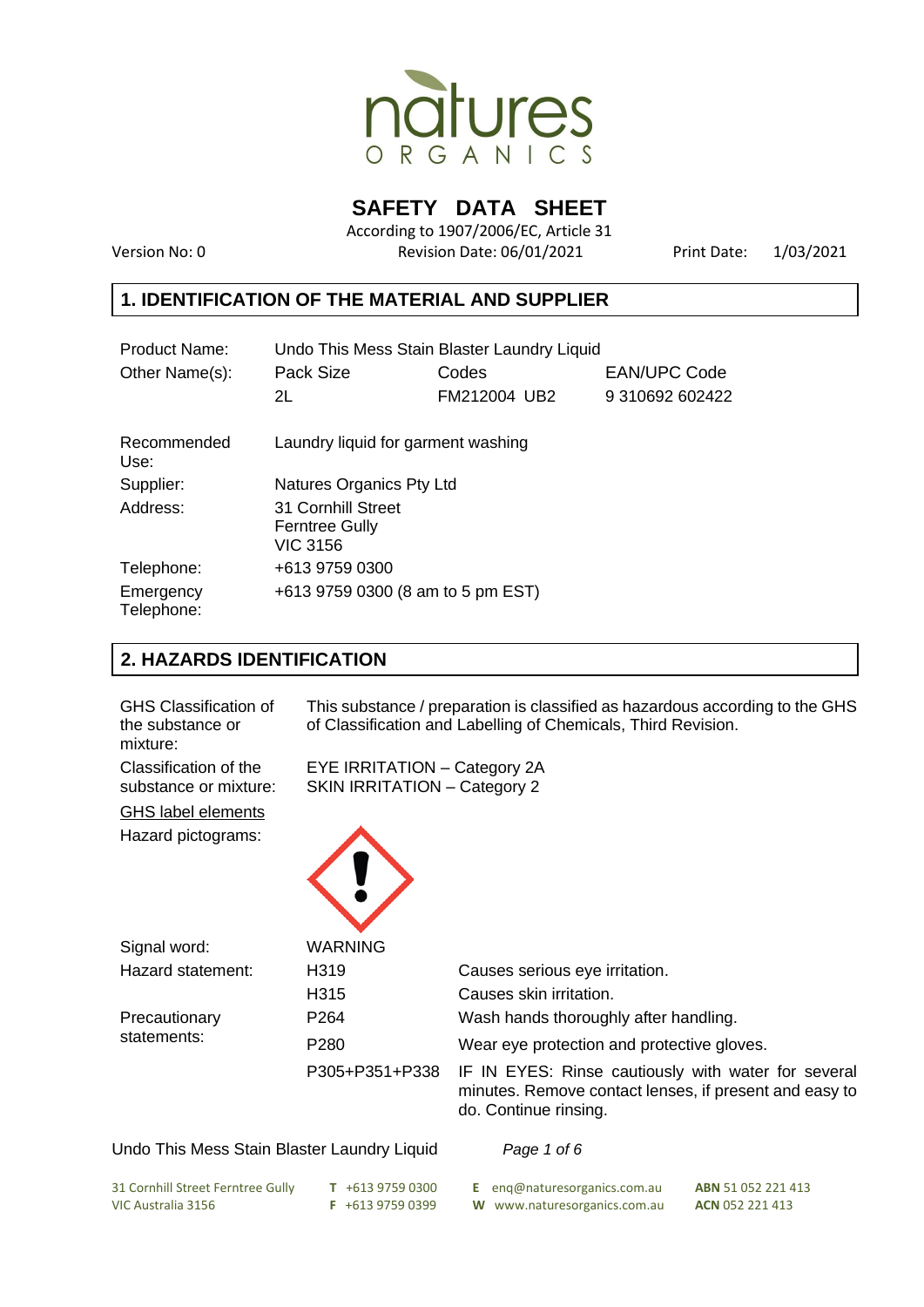| P310      | Immediately call a POISON CENTRE or doctor.              |
|-----------|----------------------------------------------------------|
| P302+P352 | IF ON SKIN: Wash with plenty of soap and water.          |
| P332+P313 | If skin irritation occurs: Get medical advice/attention. |
| P362      | Take off contaminated clothing and wash before re-use.   |

## **3. COMPOSITION/INFORMATION ON INGREDIENTS**

| <b>Chemical Name</b>                       | <b>CAS Number</b>         | Proportion (%) |
|--------------------------------------------|---------------------------|----------------|
| Ingredients determined not to be hazardous |                           | >60            |
| C12-14 Pareth-8                            | 68439-50-9                | < 10           |
|                                            |                           |                |
| Sodium Lauryl Ether Sulfate                | 68585-34-2                | < 10           |
| Coco-Glucoside                             | 110615-47-9               | < 10           |
| Ethanol                                    | 64-17-5                   | < 10           |
| Sodium Carbonate                           | 497-19-8                  | ~< 10          |
| Fragrance                                  |                           | < 1            |
| Subtilisin (and) alpha-amylase             | 9014-01-1 (and) 9000-90-2 | < 1            |
| Mannan endo-1,4-beta-mannosidase           | 37288-54-3                | < 1            |
| 1,2-benzisothiazolin-3-one and 2-methyl-4- | 2634-33-5,088-00-6,2682-  | < 1            |
| isothiazolin-3-one                         | $20 - 4$                  |                |

The authorities of the European Community have selected 26 fragrance ingredients which are considered to be potential allergens. If any of these 26 fragrance ingredients are determined to be present at a level of 10 ppm (= 0.001%) or more in a leave-on personal care product or at a level of 100 ppm (= 0.01%) or more in a rinse-off personal care product or detergent product, then they must be included as an ingredient on the product label if the product is to be sold in the European Community. Whilst Australian legislation and regulations for personal care products and detergent products does not require such ingredient disclosure, it is provided below in the interests of transparency and to assist consumers in making an informed choice.

*Fragrance ingredients which are considered to be potential allergens present in the product at a level of 100 ppm (=0.01%) or more*

| Hexyl Cinnamal               | CAS 101-86-0  | 0.018% |
|------------------------------|---------------|--------|
| Limonene (d- and I-Limonene) | CAS 5989-27-5 | 0.073% |
| Linalool                     | CAS 78-70-6   | 0.030% |

## **4. FIRST AID MEASURES**

| Ingestion:                   | Rinse mouth out with water. Do not induce vomiting. Give plenty of water to<br>drink. If irritation develops and persists, seek medical advice or contact the<br>Poisons Information Centre (phone Australia 13 1126, NZ 0800 764 766). |
|------------------------------|-----------------------------------------------------------------------------------------------------------------------------------------------------------------------------------------------------------------------------------------|
| Eye:                         | Immediately hold eyes open and flush with water for at least 15 minutes. If<br>irritation persists, seek medical advice.                                                                                                                |
| Skin:                        | Wipe off excess with tissue or towel. Remove contaminated clothing. Wash<br>well with water. Seek medical advice if irritation occurs.                                                                                                  |
| Inhaled:                     | Not applicable.                                                                                                                                                                                                                         |
| <b>First Aid Facilities:</b> | Workcover recommended first aid facilities appropriate to the size of the<br>workplace.                                                                                                                                                 |
| Advice to Doctor:            | Treat symptomatically.                                                                                                                                                                                                                  |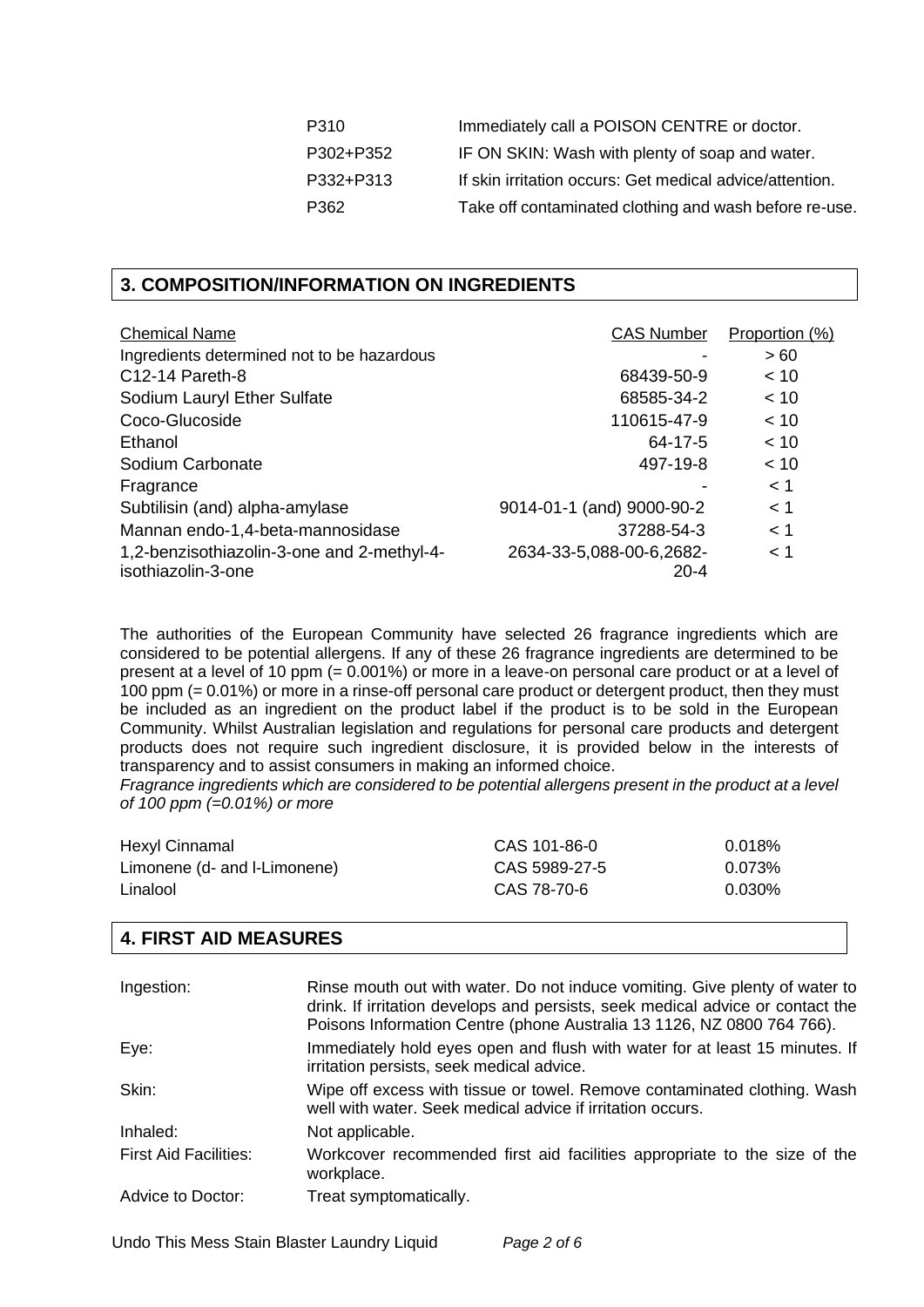# **5. FIRE FIGHTING MEASURES**

| Extinguishing media:                 | Water spray or fog. Foam, dry chemical powder or carbon dioxide<br>extinguishers.                                                                                                                                                                                                             |  |  |
|--------------------------------------|-----------------------------------------------------------------------------------------------------------------------------------------------------------------------------------------------------------------------------------------------------------------------------------------------|--|--|
| Hazards from<br>combustion products: | This mixture is not combustible under normal conditions. However, it will<br>break down under fire conditions and the hydrocarbon component will burn.<br>In a large fire, heating may produce toxic fumes containing carbon monoxide,<br>carbon dioxide, sulfur dioxide and nitrogen oxides. |  |  |
| Personal protective<br>equipment:    | Fire fighters to wear self-contained breathing apparatus and suitable<br>protective clothing.                                                                                                                                                                                                 |  |  |
| Hazchem code:                        | None assigned.                                                                                                                                                                                                                                                                                |  |  |

# **6. ACCIDENTAL RELEASE MEASURES**

|                                                           | Emergency procedures: Slippery when spilt. Avoid accidents, clean up immediately. Wear appropriate<br>protective equipment during clean-up.                                                                                                                                     |
|-----------------------------------------------------------|---------------------------------------------------------------------------------------------------------------------------------------------------------------------------------------------------------------------------------------------------------------------------------|
| Methods and materials<br>for containment and<br>clean up: | Contain spill to prevent contamination of drains / waterways. Use absorbent<br>material such as sand or earth. Collect and seal in properly labelled<br>containers for disposal in accordance with local regulations. Wash area down<br>with water to remove residual material. |

## **7. HANDLING AND STORAGE**

| Precautions for safe<br>handling:    | Follow product label directions. Avoid eye contact. Repeated or prolonged<br>skin contact should be avoided.                                                          |
|--------------------------------------|-----------------------------------------------------------------------------------------------------------------------------------------------------------------------|
| Conditions for safe<br>storage:      | Store in original containers in a cool (below 30°C), dry, well-ventilated area<br>and out of direct sunlight. Store away from foodstuffs and foodstuff<br>containers. |
| Storage incompatibility: None known. |                                                                                                                                                                       |

# **8. EXPOSURE CONTROLS/PERSONAL PROTECTION**

National exposure standards: Australia (1)

| Ingredient            |                                                                                                                    | CAS No. (a) | TWA                |             | <b>STEL</b>        |                 | Carcinogen | <b>Notices</b> |
|-----------------------|--------------------------------------------------------------------------------------------------------------------|-------------|--------------------|-------------|--------------------|-----------------|------------|----------------|
|                       |                                                                                                                    |             | ppm <sup>(b)</sup> | mg/m $3(c)$ | ppm <sup>(b)</sup> | mg/m $^{3}$ (c) | Category   |                |
| Ethanol               |                                                                                                                    | 64-17-5     | 1000               | 1880        |                    |                 |            |                |
| where:<br>TWA<br>STEL | $=$ Time Weighted average<br>= Short Term Exposure Limit                                                           |             |                    |             |                    |                 |            |                |
| (1)                   | Worksafe Australia Exposure Standard for Atmospheric Contaminants in Occupational Environment<br>[NOHSC:1003 1995] |             |                    |             |                    |                 |            |                |
| (a)                   | CAS No. (Chemical Abstracts Service) is a unique identifying number that is assigned to each<br>chemical.          |             |                    |             |                    |                 |            |                |

(b) Parts of vapour or gas per million of contaminated air by volume at 25°C and 1 atm.

(c) Milligrams of substance per cubic metre of air.

Sk Absorption through the skin may be a significant source of exposure.

Biological limit values: Not available.

Engineering controls: None under normal use conditions.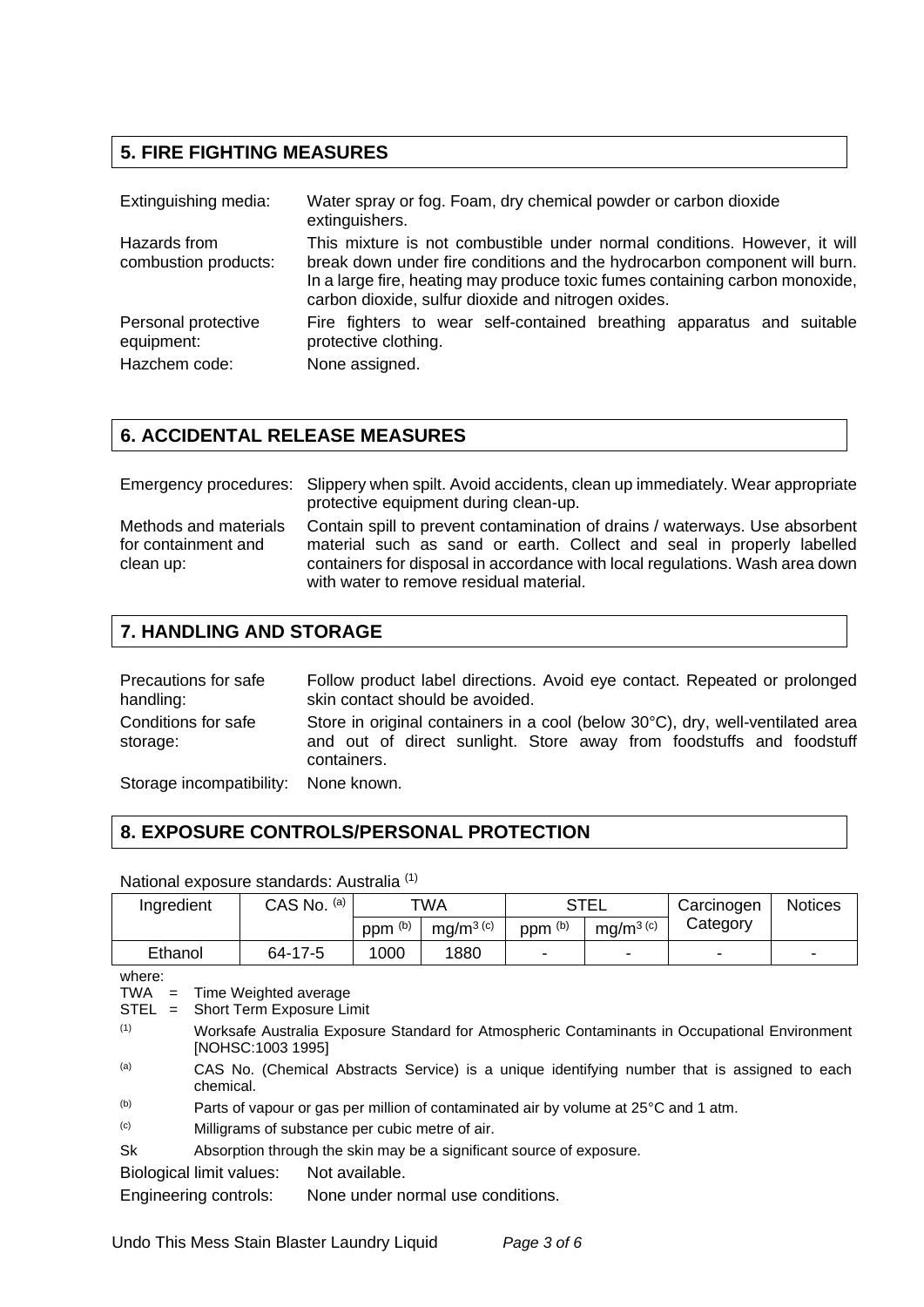| Personal protective<br>equipment: | Eyes:        | The wearing of eye protection when handling the neat product<br>in industrial situations is recommended. |
|-----------------------------------|--------------|----------------------------------------------------------------------------------------------------------|
|                                   | Hands:       | Wear nitrile or rubber gloves.                                                                           |
|                                   | Respiratory: | Not normally a hazard due to the non-volatile nature of the<br>product.                                  |
|                                   | Other:       | Always wash hands before smoking, eating, drinking or using<br>the toilet.                               |

# **9. PHYSICAL AND CHEMICAL PROPERTIES**

| Appearance                   | Clear pale straw coloured slightly viscous liquid. |
|------------------------------|----------------------------------------------------|
| Odour                        | Floral fruity fragrance                            |
| pH (neat)                    | Approximately 8.5                                  |
| Vapour Pressure (kPa)        | Not available                                      |
| Boiling Point (°C)           | Approximately 100°C (water)                        |
| Melting Point (°C)           | < 0°C                                              |
| Solubility in Water          | Readily soluble                                    |
| <b>Specific Gravity</b>      | Approximately 1.03 @ 20°C                          |
| Flash Point (°C)             | Not applicable                                     |
| <b>Flammability Limits</b>   | Not flammable                                      |
| Ignition Temperature         | Not available                                      |
| <b>Specific Heat Value</b>   | Not available                                      |
| <b>VOC Content</b>           | $< 1\%$                                            |
| <b>Evaporation Rate</b>      | Not available                                      |
| Viscosity                    | Approximately 500 cps @ 20°C                       |
| <b>Volatile Component</b>    | Not available                                      |
| Saturated Vapour<br>Pressure | Not available                                      |
| Decomposition<br>Temperature | Not available                                      |

# **10. STABILITY AND REACTIVITY**

| Chemical stability:                 | Stable under normal conditions.                                                                                                 |
|-------------------------------------|---------------------------------------------------------------------------------------------------------------------------------|
| Conditions to avoid:                | Excessive heat and direct sunlight.                                                                                             |
| Incompatible materials: None known. |                                                                                                                                 |
| Hazardous                           | Thermal degradation may produce carbon monoxide, carbon dioxide, sulfur<br>decomposition products: dioxide and nitrogen oxides. |
| Hazardous reactions:                | None known.                                                                                                                     |

# **11. TOXICOLOGICAL INFORMATION**

### Potential health effects:

| ACUTE |
|-------|
|-------|

| Swallowed: |                  | May cause irritation if directly introduced to the mouth, throat and stomach.<br>Symptoms may include vomiting, abdominal pain, diarrhoea and nausea. |                           |  |
|------------|------------------|-------------------------------------------------------------------------------------------------------------------------------------------------------|---------------------------|--|
|            | Ingredient       | Oral $LD_{50}$ (rat)                                                                                                                                  | Dermal $LD_{50}$ (rabbit) |  |
|            | Sodium Carbonate | 4090 mg/kg                                                                                                                                            | > 2000 mg/kg              |  |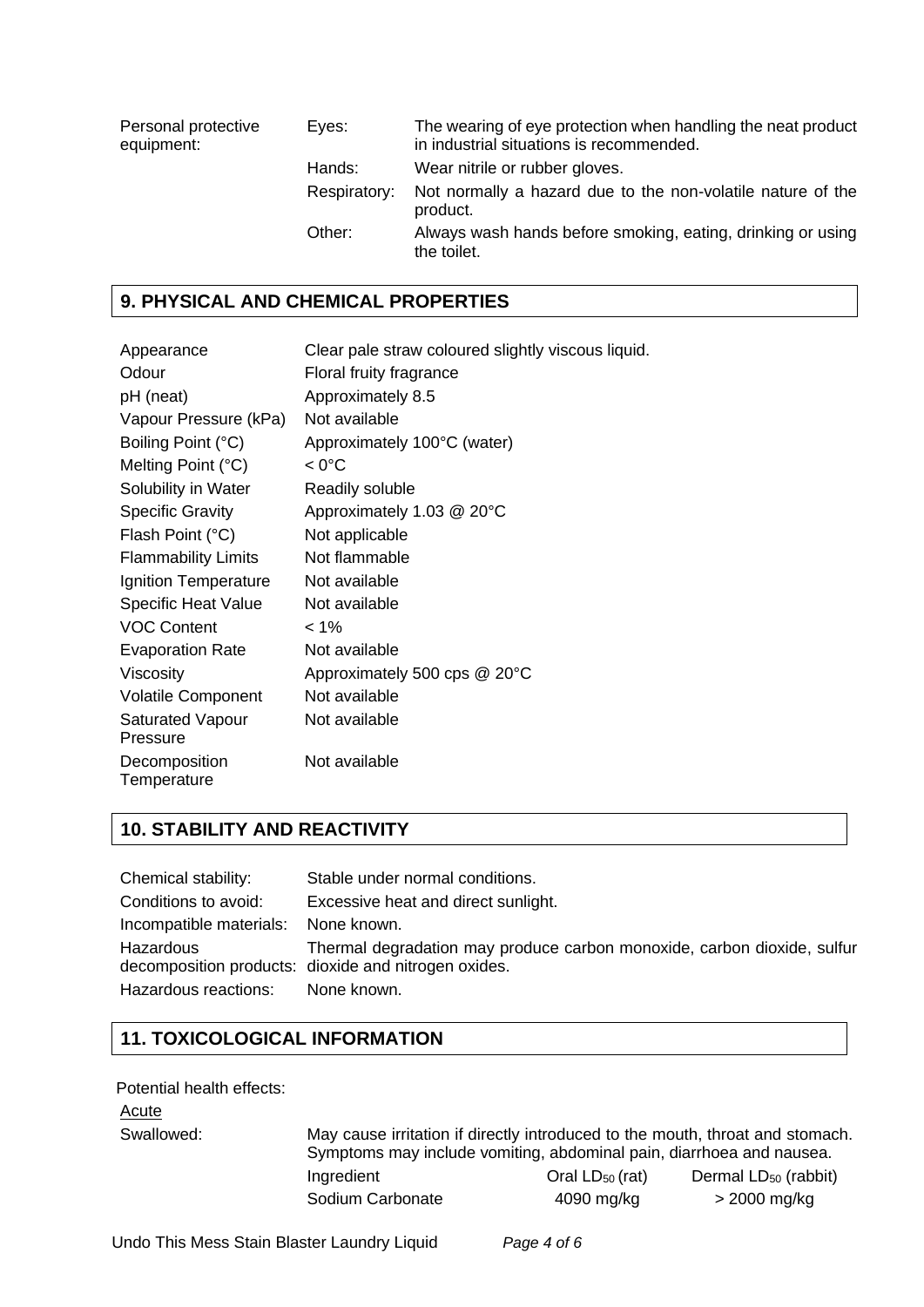|          | Sodium Lauryl Ether Sulfate                                                           | $>$ 2000 mg/kg | > 10000 mg/kg  |
|----------|---------------------------------------------------------------------------------------|----------------|----------------|
|          | Coco Glucoside                                                                        | $>$ 2000 mg/kg | $>$ 2000 mg/kg |
| Eye:     | May cause mild to moderate irritation to the eyes, including redness and<br>stinging. |                |                |
| Skin:    | Repeated or prolonged skin contact may lead to irritation.                            |                |                |
| Inhaled: | Not normally a hazard due to the non-volatile nature of the product.                  |                |                |
| Chronic  | No information available.                                                             |                |                |

## **12. ECOLOGICAL INFORMATION**

| Ecotoxicity:                                                 | Hazardous to the aquatic environment - acute: Cat. 2<br>The product has not been tested. The statement has been derived from<br>summation of substances in the formula.                      |               |                       |             |
|--------------------------------------------------------------|----------------------------------------------------------------------------------------------------------------------------------------------------------------------------------------------|---------------|-----------------------|-------------|
|                                                              | Ingredient                                                                                                                                                                                   | DID No. $(2)$ | $LC_{50}$ / $EC_{50}$ | <b>NOEC</b> |
|                                                              | C <sub>12</sub> -14 Pareth-8                                                                                                                                                                 | 2111          | 0.4                   | 0.27        |
|                                                              | Sodium Lauryl Ether Sulfate                                                                                                                                                                  | 2008          | 7.1                   | 1.9         |
|                                                              | Coco Glucoside                                                                                                                                                                               | 2136          | 8.7                   |             |
| Persistence and<br>Degradability<br><b>Mobility</b><br>Other | The surfactants contained in this product are classified as readily<br>biodegradable according to OECD criteria 301B or 301D.<br>No information available.<br>Avoid contaminating waterways. |               |                       |             |

## **13. DISPOSAL CONSIDERATIONS**

Waste disposal: Dispose of by incineration or burial in an approved landfill in accordance with Commonwealth, State and Local Government regulations.

## **14. TRANSPORT INFORMATION**

Not classified as Dangerous Goods according to the Australian Code for the Transport of Dangerous Goods by Road and Rail.

| None |
|------|
| None |
| None |
| None |
| None |
| None |
| N٥   |
| None |
|      |

## **15. REGULATORY INFORMATION**

Poisons Schedule: None.